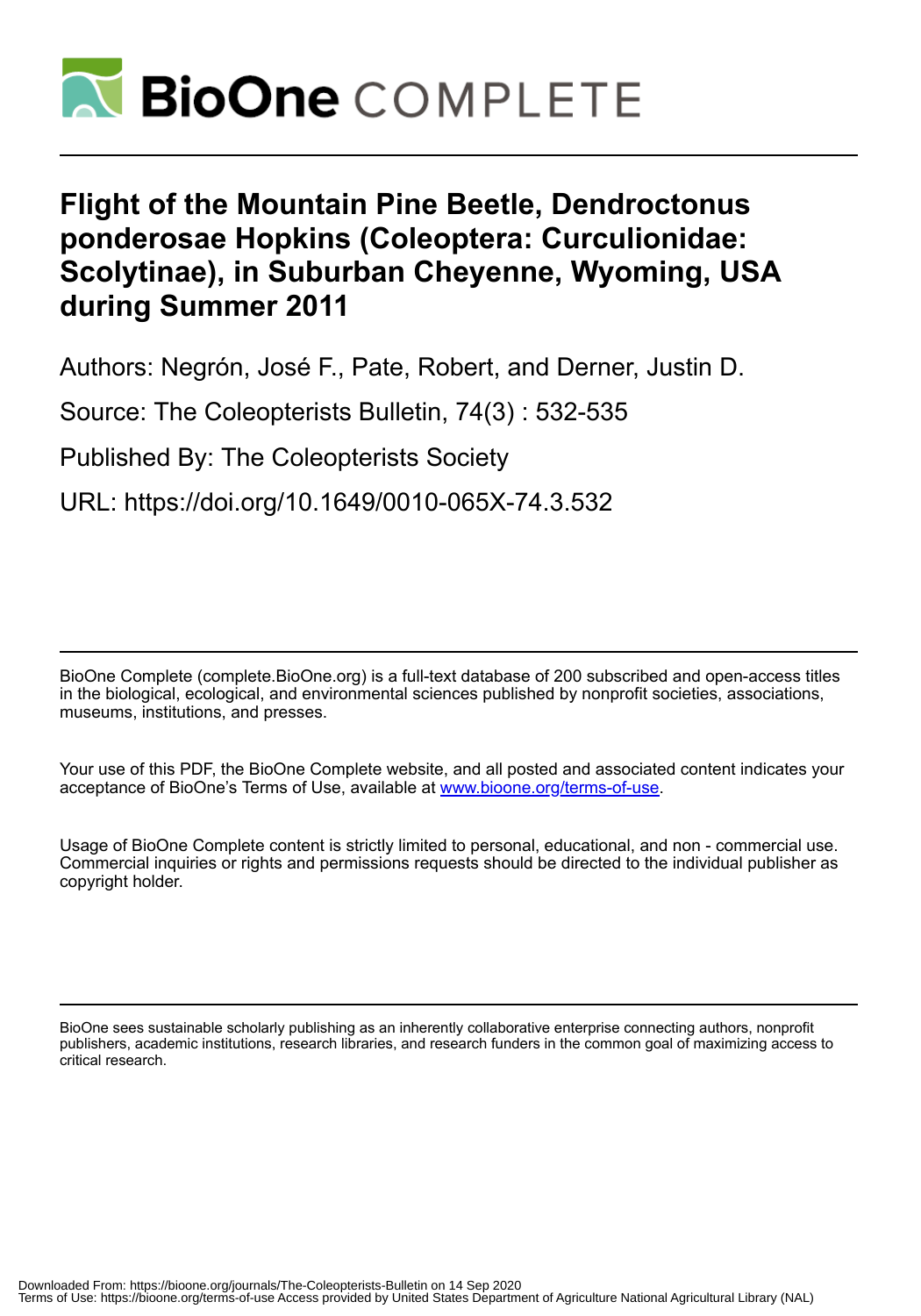## SCIENTIFIC NOTE

## FLIGHT OF THE MOUNTAIN PINE BEETLE, DENDROCTONUS PONDEROSAE HOPKINS (COLEOPTERA: CURCULIONIDAE: SCOLYTINAE), IN SUBURBAN CHEYENNE, WYOMING, USA DURING SUMMER 2011

JOSÉ F. NEGRÓN USDA Forest Service, Rocky Mountain Research Station 240 West Prospect Rd., Fort Collins, CO 80526, USA [jose.negron@usda.gov](mailto:jose.negron@usda.gov)

ROBERT PATE, AND JUSTIN D. DERNER USDA Agricultural Research Service Rangeland Resources and Systems Research Unit 8408 Hildreth Road, Cheyenne, WY 82009, USA [robert.pate@usda.gov,](mailto:robert.pate@usda.gov) [Justin.Derner@usda.gov](mailto:Justin.Derner@usda.gov)

DOI.org/10.1649/0010-065X-74.3.532

The mountain pine beetle (MPB), Dendroctonus ponderosae Hopkins (Coleoptera: Curculionidae: Scolytinae), is a major tree-killing bark beetle that attacks primarily ponderosa pine, Pinus ponderosa Lawson & C. Lawson, and lodgepole pine, Pinus contorta Douglas ex Loudon (Pinaceae), among other pines, across the western coniferous forests of North America (Negrón and Fettig 2014). A continental-scale outbreak of MPB occurred from the late 1990s through the mid- to late 2010s, ranging from the southern Rockies north to British Columbia (Jarvis and Kulakowski 2015; Negrón and Fettig 2014). In northern Colorado and southern Wyoming, most of the mortality occurred among lodgepole pine but mortality also occurred among ponderosa pine, whitebark pine, Pinus albicaulis Engelm., and limber pine, Pinus flexilis James. Elevated populations of mountain pine beetles across Wyoming reached their highest levels from 2007–2010. Peak mortality in 2009 affected approximately 500,000 ha. A decade later, populations had markedly declined, with tree mortality occurring on < 200 ha by 2017 (DeSantis 2017).

Throughout most of its range, MPB produces one generation per year (Bentz et al. 2014), though twoyear life cycles occur at high elevations and latitudes (Amman 1973). Emergence and dispersal of MPBs occur primarily during late July through mid-August from trees killed the prior year. Females select new trees for attack using visual, olfactory, and gustatory cues along with random landings (Campbell and Borden 2006; Hynum and Berryman 1980; Pureswaran and Borden 2005; Raffa et al. 2005; Raffa and Berryman 1982). Chemical communication among MPBs utilizing insect-produced compounds and tree volatiles aggregates hundreds of beetles for attacking a single tree and overcoming its defenses. When a tree is fully colonized, an antiaggregation pheromone arrests further attacks on that tree, causing MPBs to disperse to adjacent trees (see Progar et al. 2014 for a review). Females construct an elongated egg gallery in affected trees under the bark and in the phloem where eggs are deposited. Larvae emerge in approximately 10 days and begin feeding in the cambium. The insect overwinters in the larval stage under the bark, pupates in the spring, and the cycle begins again. In the process, MPB introduces various species of ophiostomatoid fungi (Ophiostomatales) that can be pathogenic to the tree but also facilitate MPB development (see Mercado et al. 2014 for a review).

Mountain pine beetle affects native pine species in both urban and suburban environments, as well as introduced ornamental species. For example, in Fort Collins, CO, which is about 70 km south of Cheyenne, WY, 232 trees were killed by MPB from 2008 to 2013; the majority of these trees were Scots pines, Pinus sylvestris L. (R. Zentz, personal communication). In Wyoming, tree mortality occurred as far east as Torrington, where beetles killed Scots pine, introduced Austrian pine, Pinus nigra Arnold, and native ponderosa pine (M. Hughes and R. DeSantis, in litt.).

In Cheyenne, WY, substantial tree mortality, approximately 450 ponderosa pines and numerous limber pines, occurred at the US Department of Agriculture, Agricultural Research Service, High Plains Grasslands Research Station. Most of the trees located at the Station were planted from 1929 through the early 1930s, including ponderosa pines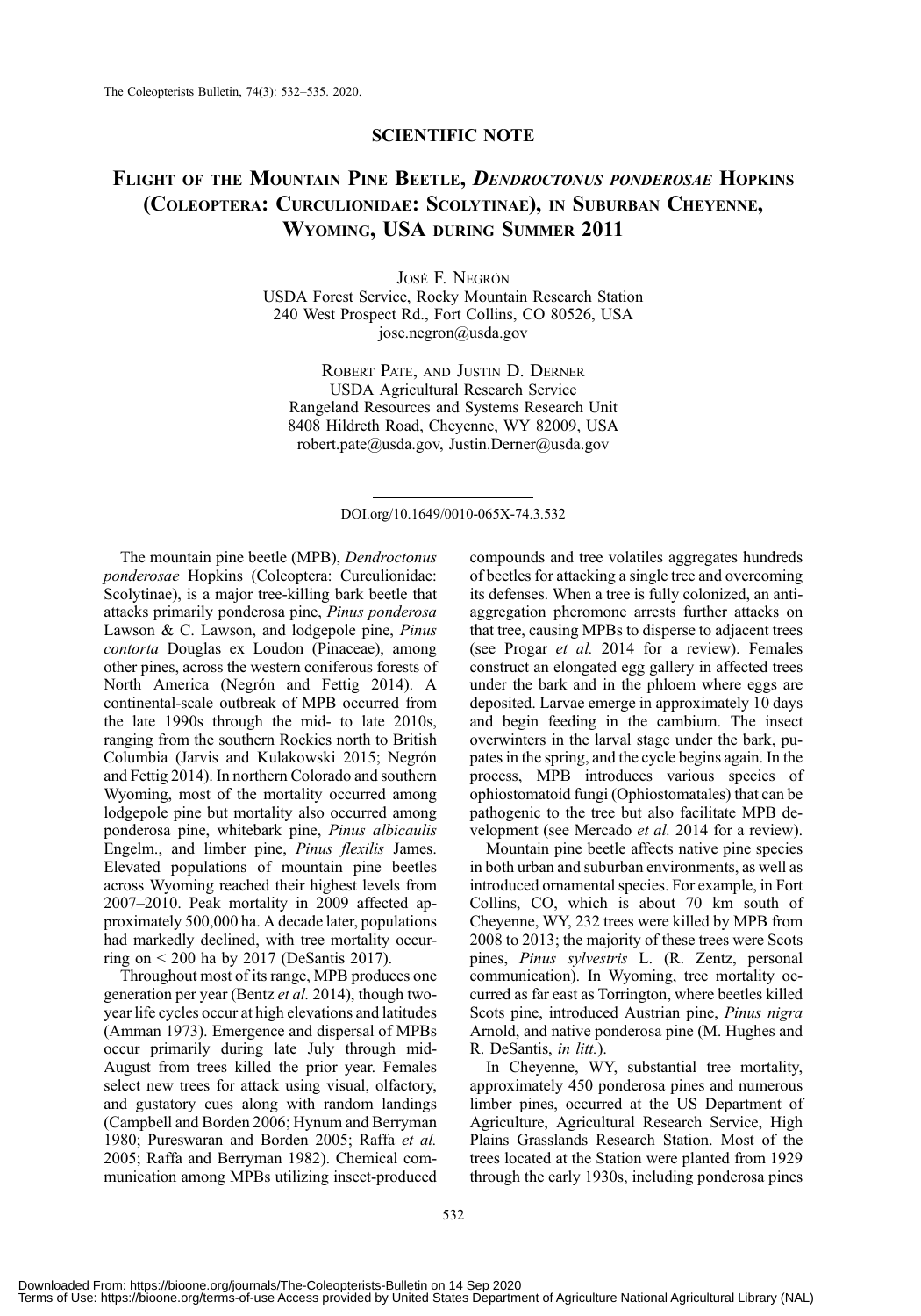from various locations. Ponderosa pine stands cover about 5 ha with mean diameter at breast height of  $37.0 \pm 0.3$  cm (SEM). The Station is located 8 km northwest of Cheyenne at an elevation of 1,907 m and comprises 1,163 ha. It is home to the High Plains Arboretum. Mean annual air temperature at the site is 7.3 °C, with a mean annual precipitation of 381 mm with most of it falling in May.

During 2011, we deployed five 12-funnel Lindgren funnel traps with a MPB attractant composed of exo-brevicomin, terpinolene, and transverbenol (Synergy Semiochemicals Corporation, Burnaby, British Columbia) to monitor the flight pattern of MPB at the research station. Traps were distributed across the station's ponderosa pine stands. Traps were hung from 3-m-long metal conduit sections anchored with rebar and the collection cups were about 1.7 m from the ground. Traps were deployed 6 June 2011 and visited weekly beginning 13 June 2011 through 3 October 2011 (except 26 September). The first MPBs were recorded on the 20 June sampling date with some collected every sampling date thereafter (Fig. 1). The majority of MPBs were caught during the trapping periods ending 26 July and 8 August.

The observed flight pattern of MPB was consistent with those observed in forested environments within their geographical range. From a study in Idaho, Bentz (2006) indicated that peak number of MPBs collected from emergence cages may not coincide with peak flight activity. However, in the current study, peak flight occurred within the same periods of MPB emergence from various studies in forested environments. A five-year study in the



Fig. 1. Mean per-trap number of mountain pine beetles (cyan bars) caught in Lindgren funnel traps  $(n = 5)$  per collection date and maximum daily temperature (blue line) at High Plains Grasslands Research Station, Cheyenne, WY, during 2011. Error bars indicate standard errors. Temperature data were obtained from an on-site weather station.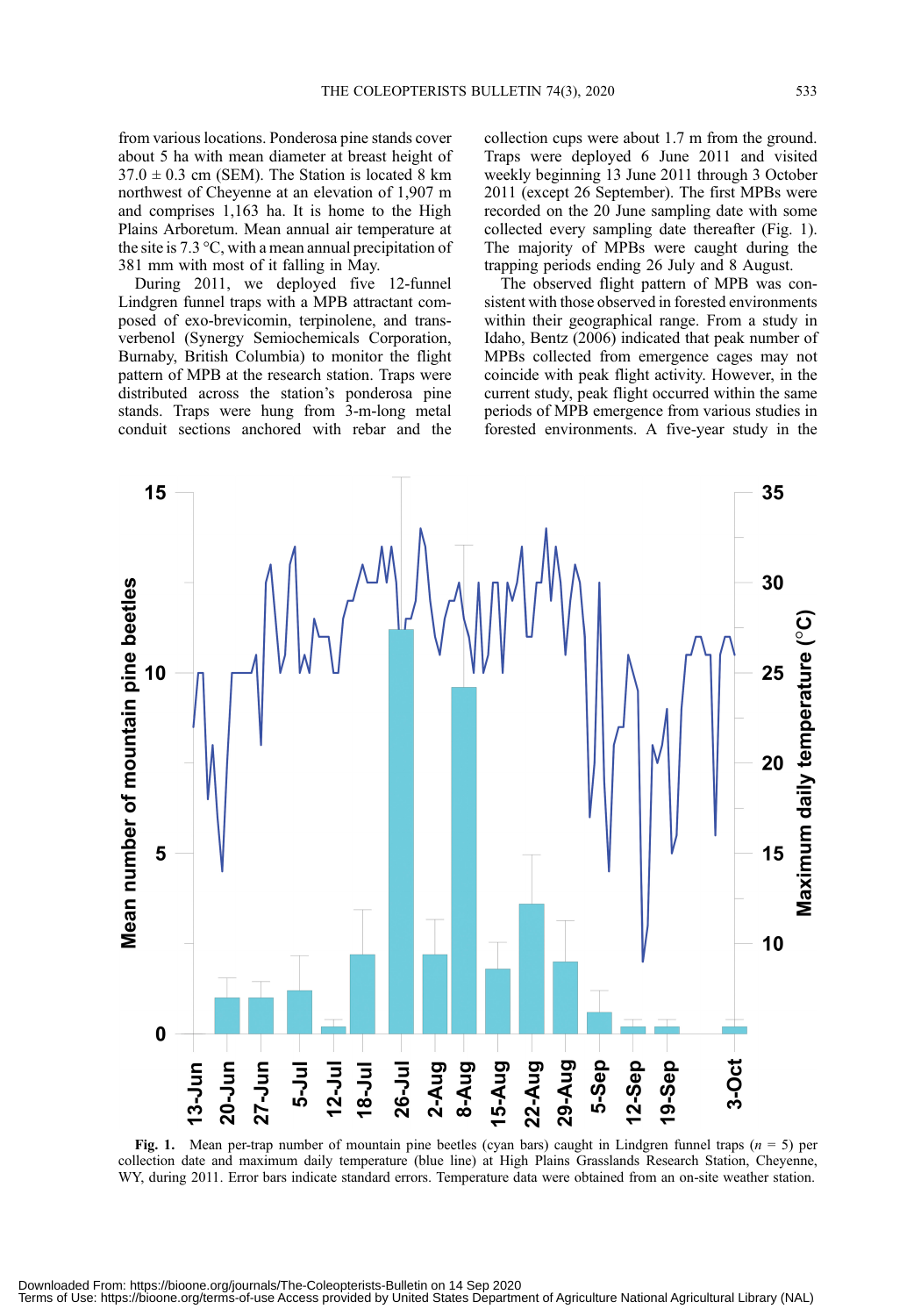Colorado Front Range found that MPB emergence peaked during mid-August (McCambridge 1964). Mountain pine beetles emerged from early July through early September, with peak emergence between early and mid-August across different elevations from 2,070 m to 3,018 m in Fraser, CO (Tishmack et al. 2005). Emergence of MPB from ponderosa and lodgepole pine trees during 2010–2011 in the Colorado Front Range peaked over a two-week period from the end of July through the beginning of August (West et al. 2016). Negrón (2019) studied MPB emergence from trees growing at different densities in Fraser, CO, and reported that the beetle's peak emergence occurred from late July to mid-August. Further north, in the Black Hills of South Dakota and Wyoming, MPBs emerged starting during July with peak emergence also during mid-August (Schmid 1972). In California, MPB is active during late spring, summer and early fall (June– October), with peak flight occurring in many locations during early fall (Fettig et al. 2004, 2005). Across British Columbia, emergence peaks between mid-July and mid-August (Carroll and Safranyik 2004).

In our study site, MPB started flying when daily maximum air temperatures were about 25 °C, with peak emergence occurring at temperatures between 25 °C and 32 °C (Fig. 1). Temperature is a critical environmental cue for MPB emergence, regulating the initiation and dispersal period (Carroll and Safranyik 2004). Flights of MPBs can occur while temperatures are as low as 15 °C to an upper limit of 41 °C (Billings and Gara 1975; Carroll and Safranyik 2004; Gray et al. 1972; McCambridge 1971; Reid 1962; Schmid 1972). However, beetles fly primarily while temperatures are between 22 °C and 32 °C (Carroll and Safranyik 2004).

We acknowledge limitations of this study with only a single year of flight monitoring and a small study site; nevertheless, to our knowledge, this information is novel in that it is the first MPB flight data from a suburban site in southeastern Wyoming. Our observed findings regarding MPB flight, as well as relationships to air temperatures, are consistent with MPB emergence patterns previously documented. Therefore, these data substantiate that patterns of MPB flight periodicity, peak emergence, and influence of air temperatures may be consistent in both natural landscapes of forested ecosystems and suburban settings.

### ACKNOWLEDGMENTS

We thank Nicole Kaplan for providing the temperature data from the High Plains Grasslands Research Station, and Chris Fettig, Laurie Huckaby, and Mickey McGuire for reviewing earlier versions of this manuscript.

#### REFERENCES CITED

- Amman, G. D. 1973. Population changes of the mountain pine beetle in relation to elevation. Environmental Entomology 2: 541–547. [DOI: 10.1093/ee/](doi:%2010.1093/ee/2.4.541) [2.4.541.](doi:%2010.1093/ee/2.4.541)
- Bentz, B. J. 2006. Mountain pine beetle population sampling: Inferences from Lindgren pheromone traps and tree emergence cages. Canadian Journal of Forest Research 36: 351–360. [DOI: 10.1139/](doi:%2010.1139/x05-241) [x05-241](doi:%2010.1139/x05-241).
- Bentz, B. J., J. Vandygriff, C. Jensen, T. Coleman, P. Maloney, S. Smith, A. Grady, and G. Schen-Langenheim. 2014. Mountain pine beetle voltinism and life history characteristics across latitudinal and elevational gradients in the western United States. Forest Science 60: 434–449. [DOI:](doi:%2010.5849/forsci.13-056) [10.5849/forsci.13-056](doi:%2010.5849/forsci.13-056).
- Billings, R. F., and R. I. Gara. 1975. Rhythmic emergence of Dendroctonus ponderosae (Coleoptera: Scolytidae) from two host species. Annals of the Entomological Society of America 68: 1033–1036. [DOI: 10.1093/aesa/68.6.1033](doi:%2010.1093/aesa/68.6.1033).
- Campbell, S. A., and J. H. Borden. 2006. Integration of visual and olfactory cues of hosts and non-hosts by three bark beetles (Coleoptera: Scolytidae). Ecological Entomology 31: 437–449. [DOI: 10.1111/](doi:%2010.1111/j.1365-2311.2006.00809.x) [j.1365-2311.2006.00809.x.](doi:%2010.1111/j.1365-2311.2006.00809.x)
- Carroll, A. L., and L. Safranyik. 2004. The bionomics of the mountain pine beetle in lodgepole pine forests: Establishing a context [pp. 21–32]. In: Mountain Pine Beetle Symposium: Challenges and Solutions (T. L. Shore, J. E. Brooks, and J. E. Stone, editors). Information Report BC-X-399. Natural Resources Canada, Canadian Forest Service, Pacific Forestry Center, Victoria, BC, 287 pp.
- DeSantis, R. 2017. 2017 Wyoming forest health highlights. Wyoming State Forestry Division, Cheyenne, WY. [www.fs.fed.us/foresthealth/docs/fhh/](http://www.fs.fed.us/foresthealth/docs/fhh/WY_FHH_2017.pdf) [WY\\_FHH\\_2017.pdf](http://www.fs.fed.us/foresthealth/docs/fhh/WY_FHH_2017.pdf) (accessed 15 November 2019).
- Fettig, C. J., P. J. Shea, and R. R. Borys. 2004. Seasonal flight patterns of four bark beetle species (Coleoptera: Scolytidae) along a latitudinal gradient in California. The Pan-Pacific Entomologist 80: 4–17.
- Fettig, C. J., P. J. Shea, and R. R. Borys. 2005. Spatial and temporal distributions of four bark beetle species (Coleoptera: Scolytidae) along two elevational transects in the Sierra Nevada. The Pan-Pacific Entomologist 81: 6–19.
- Gray, G., R. F. Billings, R. I. Gara, and R. L. Johnsey. 1972. On the emergence and initial flight behaviour of the mountain pine beetle, Dendroctonus ponderosae, in eastern Washington. Journal of Applied Entomology 3: 250–259. [DOI: 10.1111/](doi:%2010.1111/j.1439-0418.1972.tb01745.x) [j.1439-0418.1972.tb01745.x](doi:%2010.1111/j.1439-0418.1972.tb01745.x).
- Hynum, B. G., and A. A. Berryman. 1980. Dendroctonus ponderosae (Coleoptera: Scolytidae): Pre-aggregation landing and gallery initiation on lodgepole pine. The Canadian Entomologist 112: 185–191. [DOI: 10.4039/Ent112185-2](doi:%2010.4039/Ent112185-2).
- Jarvis, D. S., and D. Kulakowski. 2015. Long-term history and synchrony of mountain pine beetle